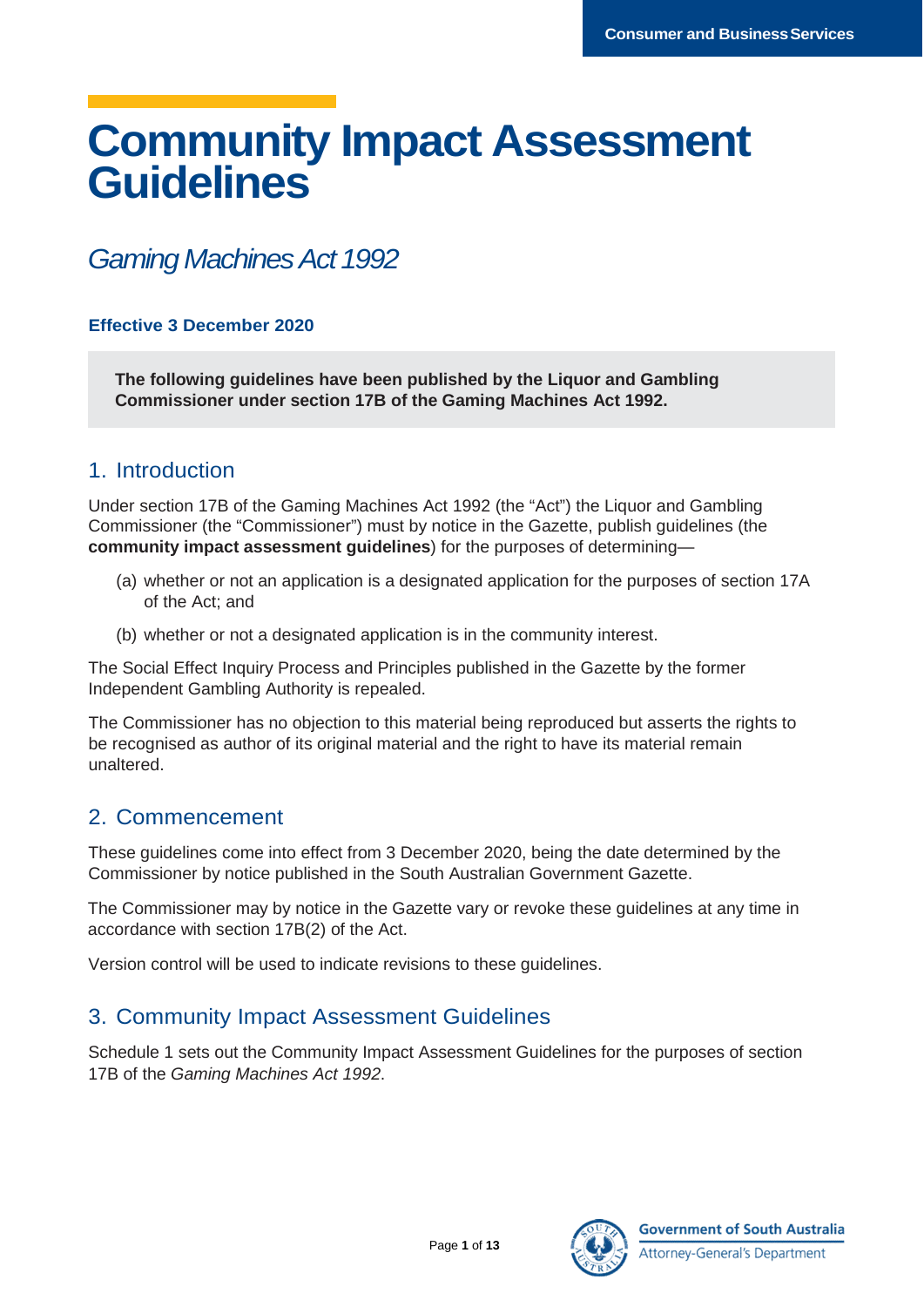## **Schedule 1—Community impact assessment guidelines**

### 1. Introduction

These Guidelines are intended for use by applicants for:

- a gaming machine licence;
- a transfer of a gaming machine licence;
- an amalgamation of club licence;
- a variation of a licence condition relating to an increase of the number of gaming machines on licensed premises; and
- the removal of a gaming machine licence;

as well as members of the community and other stakeholders with an interest in any of the abovementioned applications.

## 2. Statement of purpose

The purpose of these Guidelines is to provide guidance to the intended audience in relation to how an applicant can satisfy its onus to the Commissioner that the grant of its application is in the community interest and to provide relevant evidence to give confidence that the risks of harm from gambling are understood, and that processes to minimise such risks have been clearly contemplated.

## 3. Designated applications

Under section 17A of the *Gaming Machines Act 1992* (the Act), the Commissioner may only grant a **designated application** if satisfied that to grant the application would be in the **community interest**.

Pursuant to section 17A(4) of the Act, a **designated application** means—

- (a) an application for a gaming machine licence; or
- (b) any other application that the Commissioner has determined, either in accordance with the community impact assessment guidelines or another provision of this Act, to be a designated application for the purpose of this section.

**Schedule 1** provides a non-exhaustive list of guiding principles and criteria that the Commissioner may have regard to in determining whether an application is deemed to be a "designated application" for the purposes of section 17A(4)(b) of the Act.

### 4. Application process and determination of designated application status

Applications to which these Guidelines relate must be lodged via the CBS Liquor and Gaming Online (LGO) portal.

Any application for a **new gaming machine licence** is automatically deemed to be a **designated application** and the initial application must be accompanied by a **Community Impact Assessment Submission,** together with the related prescribed fee, at the time of lodgment.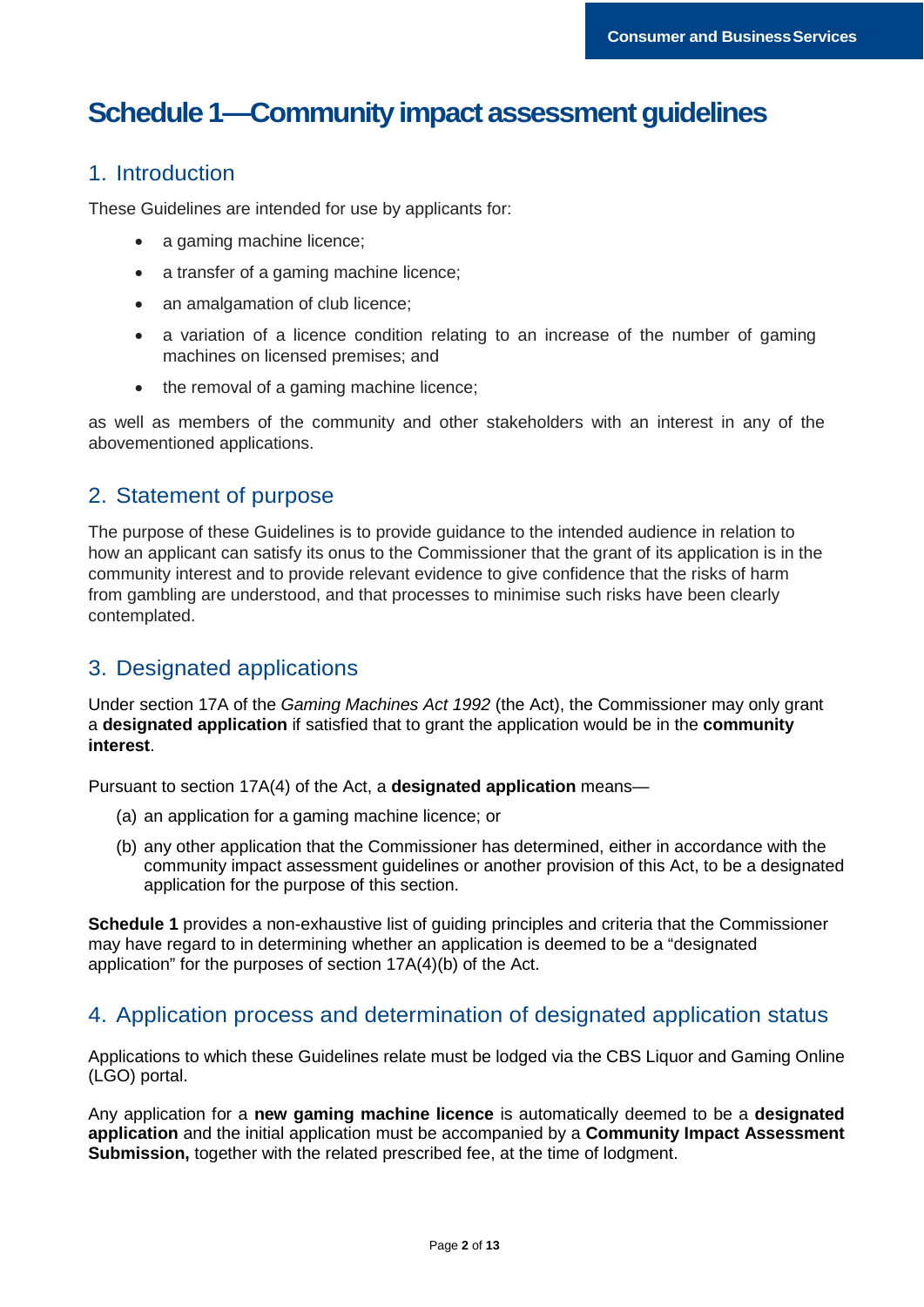All other applications are **assessed by the Commissioner after receipt of the initial application** to determine whether or not it is deemed to be a **designated application** for the purpose of section  $17A(4)$ (b) of the Act.

Once the application is received, a case manager from Consumer and Business Services will contact the applicant to confirm the designated application status and whether the preparation of a **Community Impact Assessment Submission** is required in order to complete the lodgment process. Payment of the prescribed fee will be required at this stage.

Once lodgement of an application has been completed, the ordinary application and submission process as prescribed by Part 4B of the Act will follow, including requirements provided for under section 44D of the Act relating to notice that must be given of certain applications, including applications for:

- (a) the grant of a gaming machine licence;
- (b) the transfer of a gaming machine licence;
- (c) the removal of a gaming machine licence;
- (d) **a designated application**.

The Community Impact Assessment Submission relating to a designated application forms part of the licence application, and is therefore **able to be inspected and reviewed** as part of the notice provisions provided for by section 44D of the Act.

Upon receipt of a Community Impact Assessment Submission, it will be **published on the CBS website** to enable members of the public in the affected locality and other relevant stakeholders the opportunity to provide a written submission to the Commissioner in response to the designated application.

Under section 44E of the Act, if an applicant has also made a related application under the *Liquor Licensing Act 1997*, the Commissioner may deal with both applications concurrently in any manner the Commissioner thinks fit.

#### **Schedule 2 provides a flowchart of the application process and the determination of designated application status.**

#### 5. Community interest

Whether or not a **designated application** is in the **community interest** is determined on a case by case basis by the Commissioner.

In making this determination, the Commissioner will take into account the unique circumstances of an application and consider the evidence provided by an applicant in their **Community Impact Assessment Submission** to inform the Commissioner's decision.

The **onus is on the applicant** to satisfy the Commissioner that the grant of the application **is in the community interest** and to provide relevant evidence and submissions to discharge this onus.

Pursuant to section 17A(2)(a) of the Act, in determining whether or not a designated application is in the **community interest**, the Commissioner will have regard to:

- (i) the **harm** that might be caused by gambling, whether to a community as a whole or a group within the community; and
- (ii) the **cultural**, **recreational**, **employment** or **tourism impacts**; and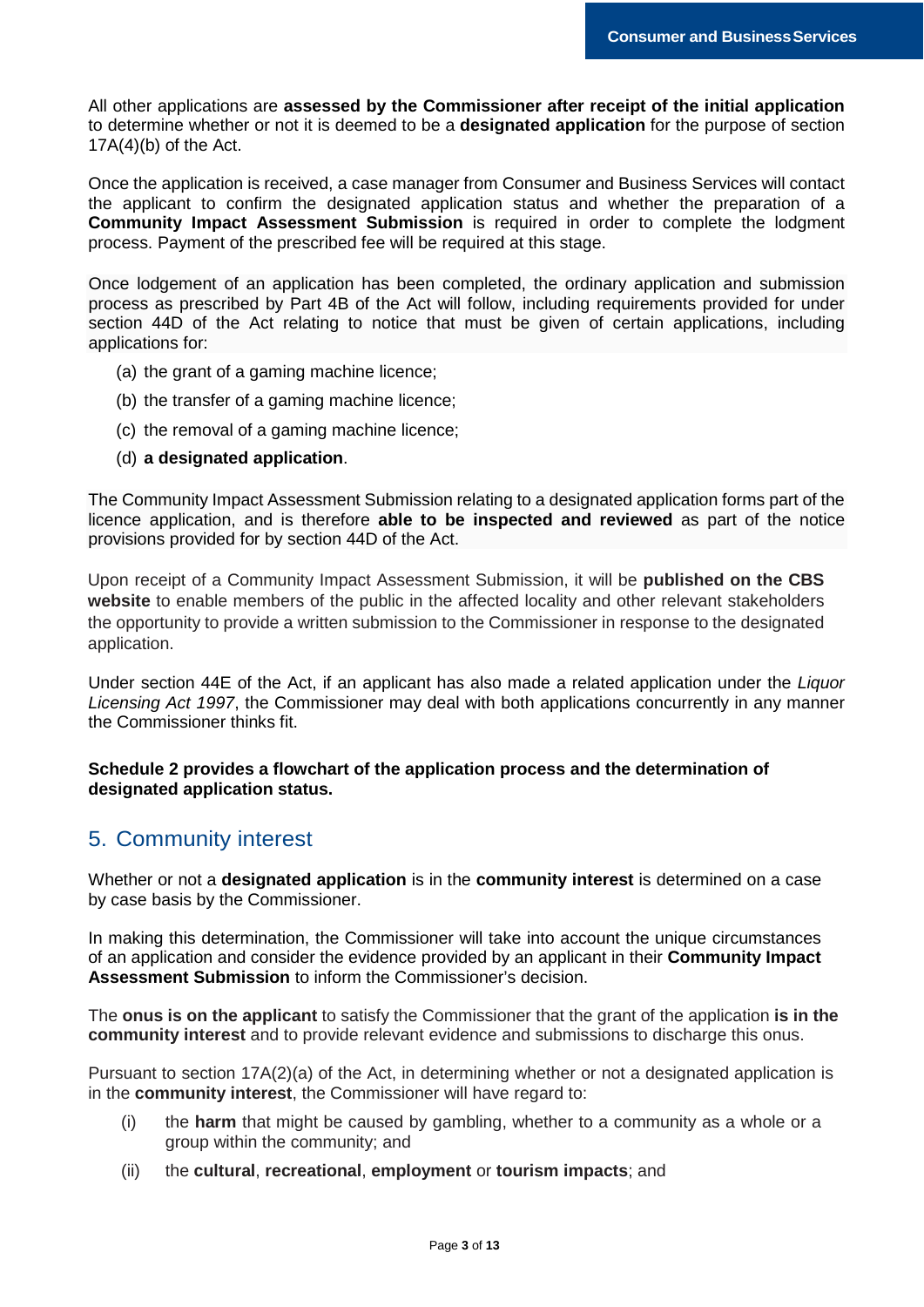- (iii) the **social impact** in, and the **impact on the amenity** of, the locality of the premises or proposed premises; and
- (iv) any other prescribed matter.

### 6. Considerations

- **A. the harm that might be caused by gambling, whether to a community as a whole or a group within the community** 
	- Any "at-risk" groups or sub-communities within the locality should be identified.
	- A description should be provided of how the applicant intends to minimise any potential harm to "at-risk" groups and sub-communities in the locality, with particular focus on how the applicant will seek to minimise the adverse effects of gambling on the wellbeing of members of those groups/communities identified.
	- A copy should be provided of any relevant policies and procedures that the applicant intends to implement to address and minimise the harm that might be caused by gambling in the locality.
	- It is expected that these policies and procedures should relate to issues such as (but not limited to)
		- arrangements for the identification of possible problem gamblers in those premises;
		- arrangements to inform customers and their families of, and facilitate access to, voluntary self-exclusion and formal barring (including licensee involuntary barring);
		- enforcement and compliance arrangements for voluntary self-exclusion and formal barring; and
		- design/location of the gaming area so it would not be an attraction to minors.
	- It is important to note that reliance alone on membership of an industry body will not be considered sufficient to satisfy or dispense with these harm minimisation requirements of an application, and each applicant should consider the specific circumstances of their venue when addressing this consideration.

#### **B. the cultural, recreational, employment or tourism impacts**

- Information should be provided about the gaming services to be offered and how the grant of the application may impact on the cultural, recreational, employment and tourism in the locality.
- Evidence of community engagement and consultation must be provided; this may include petitions, survey results and/or letters of support. At a minimum, it is expected that the applicant demonstrates engagement with key stakeholders including, but not limited to:
	- local community:
	- local council:
	- non-government gambling help groups and community service organisations; and
	- local community cultural and residential groups.

Where appropriate, the applicant is required to demonstrate what measures will be implemented to counteract concerns raised through this consultation process.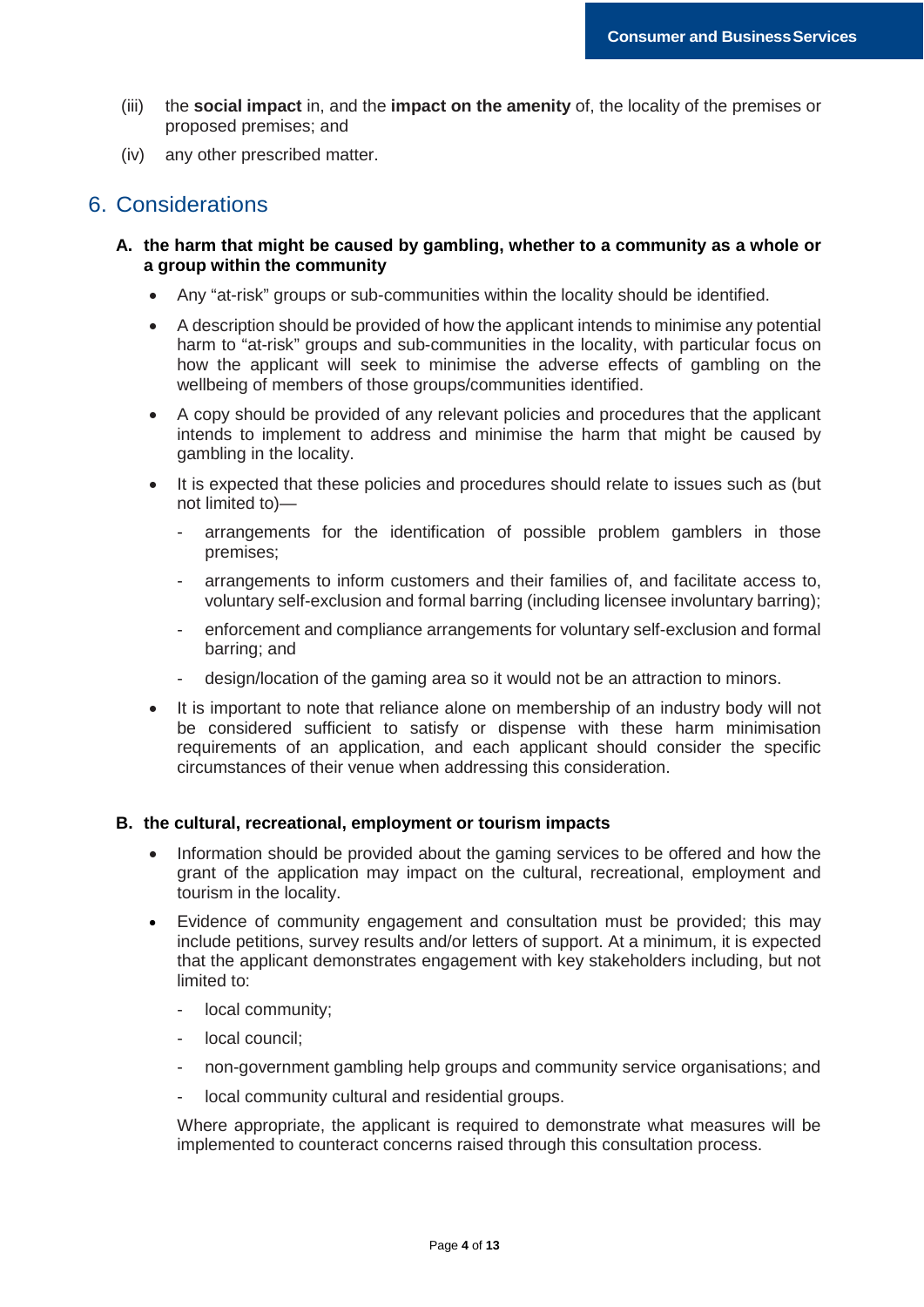#### **C. the social impact in, and the impact on the amenity of, the locality of the premises or proposed premises; and**

- A list should be provided of community buildings, facilities and areas within the locality, including schools and educational institutions; hospitals, drug and alcohol treatment centre's; accommodation or refuges for vulnerable or disadvantaged people; child care centers; recreational areas; pawn brokers or credit providers, and any other areas where vulnerable or disadvantaged people may congregate or be attracted to.
- Information must be included about the gaming services to be provided and how the grant of the application may impact on the amenity of the locality or the proposed premises.
- Consideration needs to be demonstrated about what measures will be implemented to ensure that the conduct of the proposed gaming operations on the premises would be unlikely to result in undue offence, annoyance, disturbance or inconvenience to those who reside, work or worship in the vicinity of the premises.

## 7. Locality

In determining whether or not a designated application is in the **community interest**, the Commissioner will have regard to the impacts on the "**locality**", or the area surrounding the licensed premises/proposed licensed premises **most likely to be affected** by the granting of the application.

**Schedules 3(a) and 3(b)** provide guidance for applicants in identifying the geographic area that should be considered in the preparation of their **Community Impact Assessment Submission**.

The Commissioner may exercise discretion in determining whether the locality identified in the Community Impact Assessment Submission is appropriate, and may direct a variation with respect to the locality that should be considered in the preparation of a submission.

### 8. Manner and form of a community impact assessment submission

Applicants are encouraged to utilise the online form provided for by the Commissioner in the CBS Liquor and Gaming Online (LGO) Portal to be guided as to the type of information needed in support of their Community Impact Assessment Submission.

Alternatively, applicants may instead choose to prepare a Community Impact Assessment Submission in an alternate format of their own preference and lodge that through the LGO Portal.

Noting that each community is different, the level of detail required in a Community Impact Assessment Submission will vary for each application and will be subject to the complexity of the application and the potential impact that the grant of the application will have on the affected locality.

There is no requirement for a Community Impact Assessment Submission to be prepared by legal counsel or an industry consultant.

Applicants can complete their own Community Impact Assessment Submission after liaising with the relevant stakeholders and interest groups in the locality and obtaining all other required information.

Where a Community Impact Assessment Submission is being prepared in conjunction with a designated application under the Liquor Licensing Act 1997, information that is required under both Acts can be provided once to avoid duplication in the application process.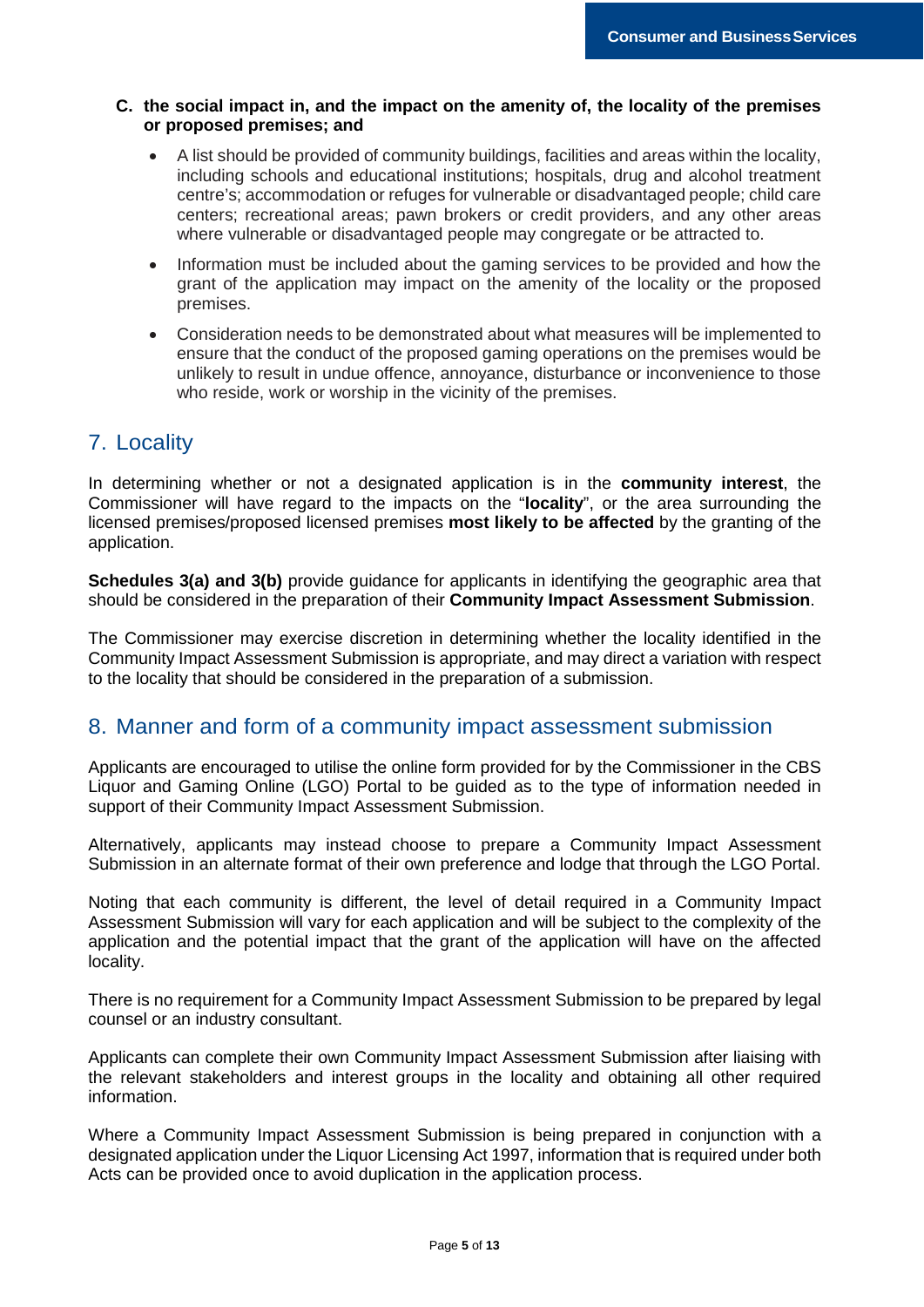If a Community Impact Assessment Submission in support of a designated application does not adequately address the requisite issues, the Commissioner may require additional information to be provided prior to determining the application.

#### **When providing information, applicants should bear in mind that Community Impact Assessment Submissions are made public.**

### 9. Written submissions in relation to a community impact assessment submission

Pursuant to section 24(2) of the Act, the Commissioner should not grant an application as a matter of course without **proper inquiry into its merits**.

Section 44G(2) sets out the grounds upon which a written submission may be made, including:

- that the grant of the application would not be consistent with the objects of this Act or would be contrary to this Act in some other way (section 24(2)(a));
- in the case of a designated application—that the granting of the designated application is not in the community interest (section 24(2)(b));
- in the case of an application for the grant or removal of a licence—that the position, nature or quality of the premises renders them unsuitable to be licensed (section  $24(2)(e)$ ;
- that if the application were granted
	- undue offence, annoyance, disturbance or inconvenience to people who reside, work or worship in the vicinity of the premises or proposed premises to which the application relates would be likely to result; or
	- the safety or welfare of children attending kindergarten, primary school or secondary school in the vicinity of the premises or proposed premises to which the application relates would be likely to be prejudiced; or
	- the amenity of the locality in which the premises or proposed premises to which the application relates are situated would be adversely affected in some other way (section  $24(2)(f)$ ).

Further, section 44G of the Act provides that a person may, at least **7 days before** the day appointed for the determination or hearing of the application (or such lesser period as the Commissioner may allow), make a **written submission** to the Commissioner in respect of an advertised application.

Written submissions in response to a Community Impact Assessment Submission should **specifically relate to aspects of the proposed application** rather than, for instance, raising generic concerns about problem gambling impacts more generally.

Written submissions should seek to use some form of evidence or provide sufficient detail to explain any basis for concern, for example personal experience, or knowledge relating to the operation of the specific venue. This may include personal experiences of gambling at the venue or in the identified locality.

For example, a written submission that opposes an application to increase the number of gaming machines permitted in a gaming venue based on the general proposition that all gaming machines in South Australia should be removed, will be of limited value to the Commissioner. Such a proposition could apply to any locality in South Australia and provides limited value to the Commissioner in assessing the impact of additional gaming machines in that particular venue in that particular locality.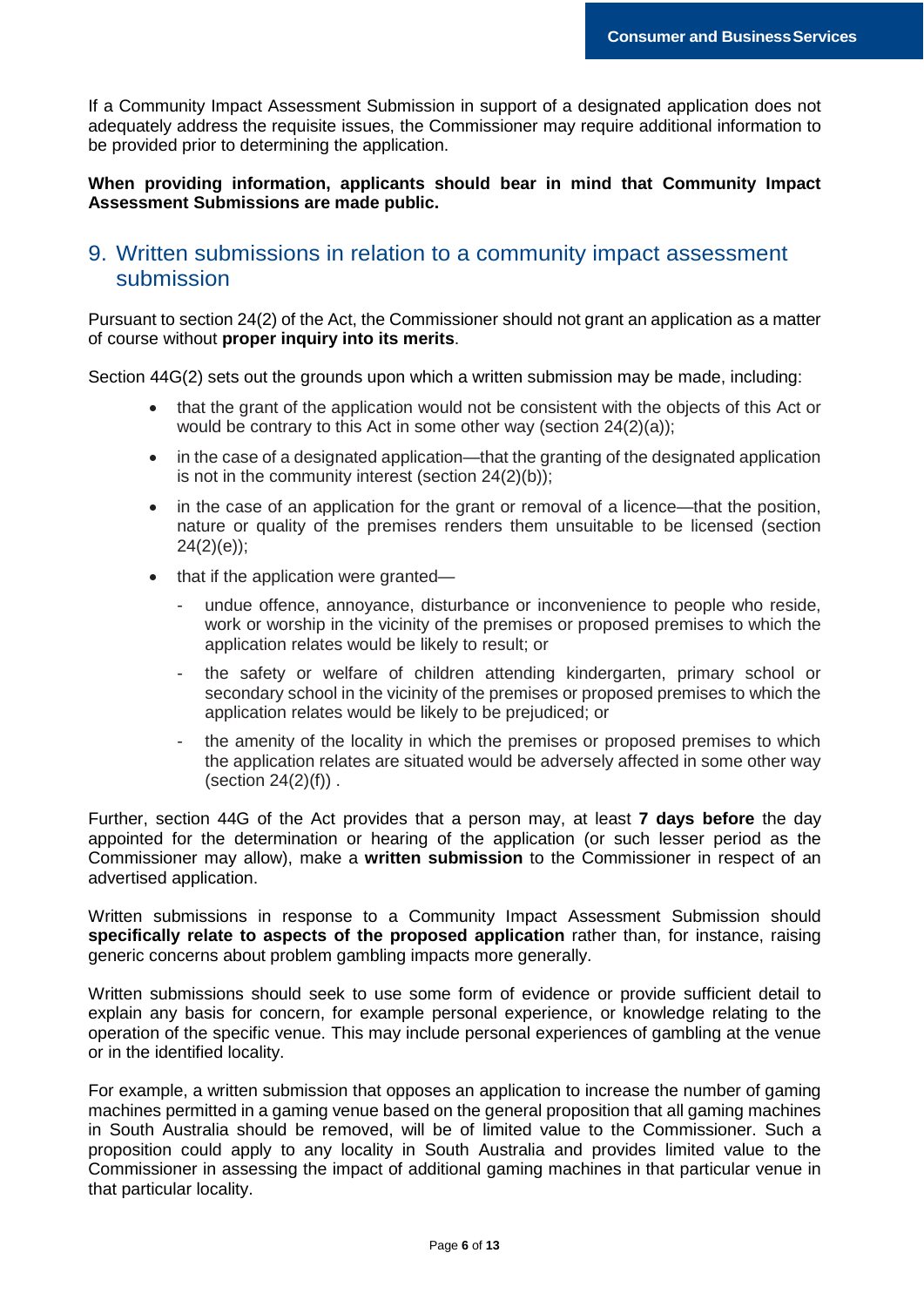Conversely, a written submission that opposes an increase in gaming machines at a gaming machine venue on the basis that the particular venue has a history of poor compliance with the Commissioner's Gambling Codes of Practice is likely to be given more weight by the Commissioner. In such circumstances, the applicant would be required to provide a response to such a written submission, as it raises specific issues with respect to the operation of gaming machines at the venue that is the subject of the application.

The Commissioner must have regard to any written submissions received.

Pursuant to section 44H of the Act, the Commissioner may also, in the Commissioner's absolute discretion, in accordance with the rules of natural justice—

- (a) call for further written submissions to be made in relation to a particular application; or
- (b) invite a person or body determined by the Commissioner to make written submissions in relation to a particular application.

Such written submissions made under section 44H(1) may be made on any ground, including the seeking of advice about the application from community service organisations and relevant researchers. A copy of any written submissions received by the Commissioner under this section must be provided to the applicant a reasonable time before the hearing or determination of the application.

Written submissions in response to an application will not be published on the CBS website.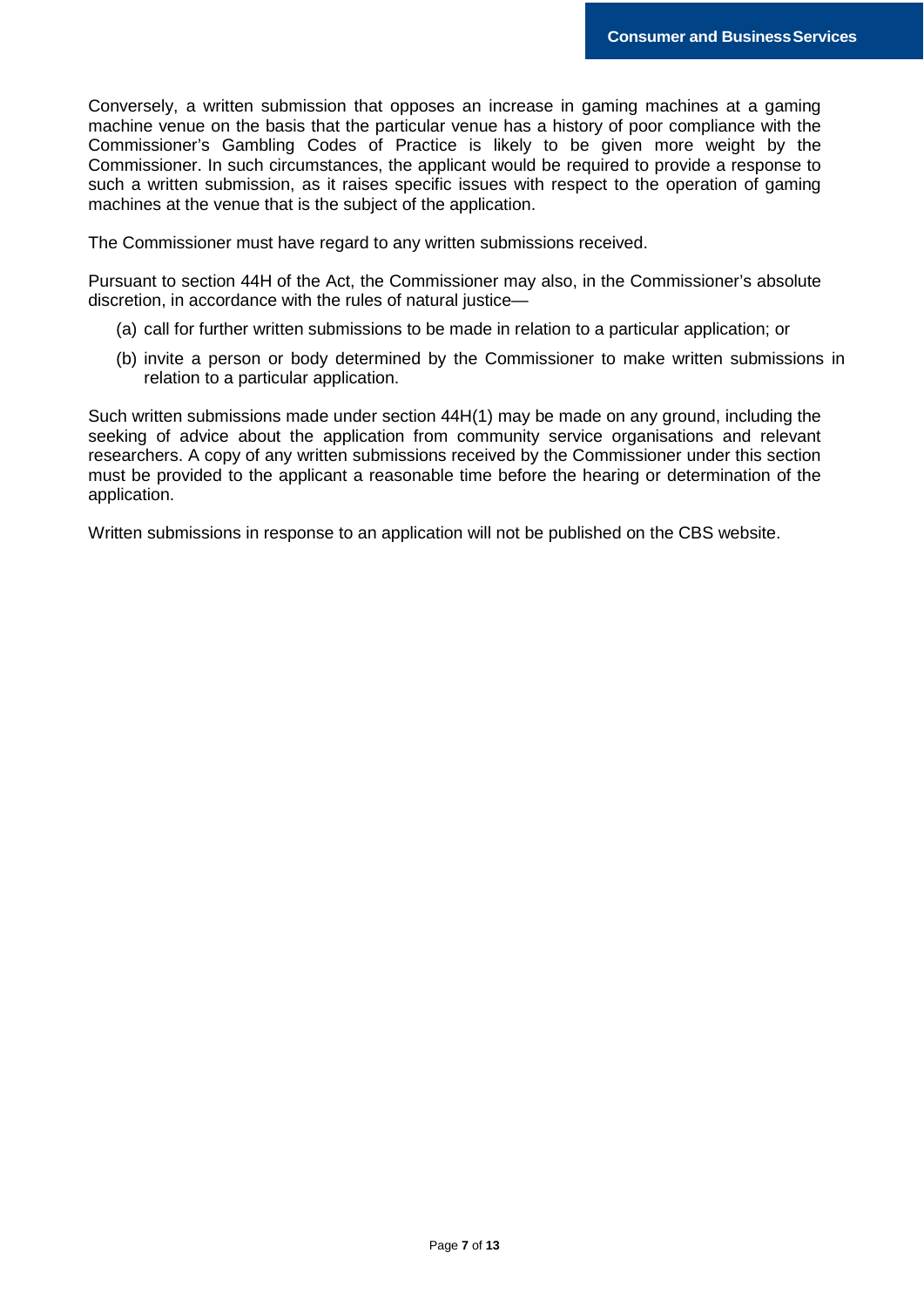## **Schedule 2—Designated applications**

For the purposes of section 17A(4) of the Act, a **designated application** means—

- (a) an application for a gaming machine licence; or
- (b) any other application that the Commissioner has determined, either in accordance with the Community Impact Assessment Submission guidelines, or another provision of this Act, to be a designated application for the purposes of this section.

In determining whether an application is deemed to be a "designated application" for the purposes of section 17A(4)(b) of the Act, the Commissioner may have regard to (but is not limited to only having regard to):

- Net Gambling Revenue (NGR) data for the responsible local council(s) for the preceding financial year (where "responsible local council" means the council under the Local Government Act 1999 for the area in which the relevant premises are situated);
- Social profile information, such as the Socio-Economic Indexes for Areas (SEIFA) scores at the Statistical Area Level 2 (SA2) and the LGA and the location of existing licensed premises within the locality.
- SEIFA data published by the Australian Bureau of Statistics at the SA2 and LGA for the statistical area where the proposed premises are to be located, in relation to—
	- Index of Relative Socio-economic Advantage and Disadvantage;
	- Index of Relative Socio-economic Disadvantage;
	- Index of Economic Resources; and
	- Index of Education and Occupation.
- The extent of increase in the number of approved gaming machines sought on premises (for instance, the % increase in the number of approved gaming machines proposed for the venue);
- The scale of the proposed gaming operations relative to the other business to be conducted at, or in connection with, the premises;
- The length of time the premises has been licensed to operate gaming machines;
- Overall capacity of the licensed premises;
- Whether the applicant has an approved responsible gambling agreement with an industry body; and
- Any information submitted by the applicant in support of why/why not its application should be deemed to be a "designated application".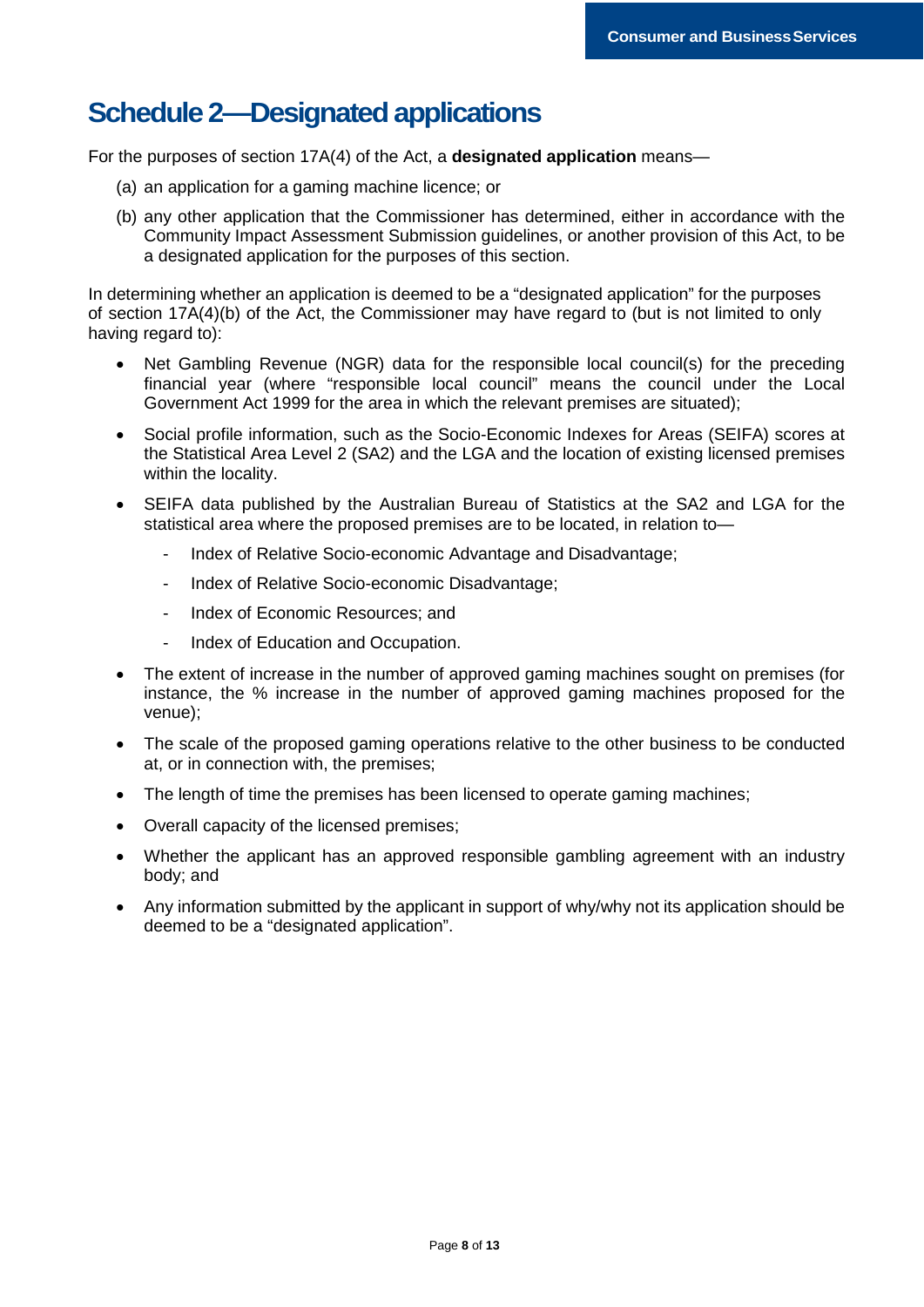## Schedule 2 – Summary of application process and determination of designated application status

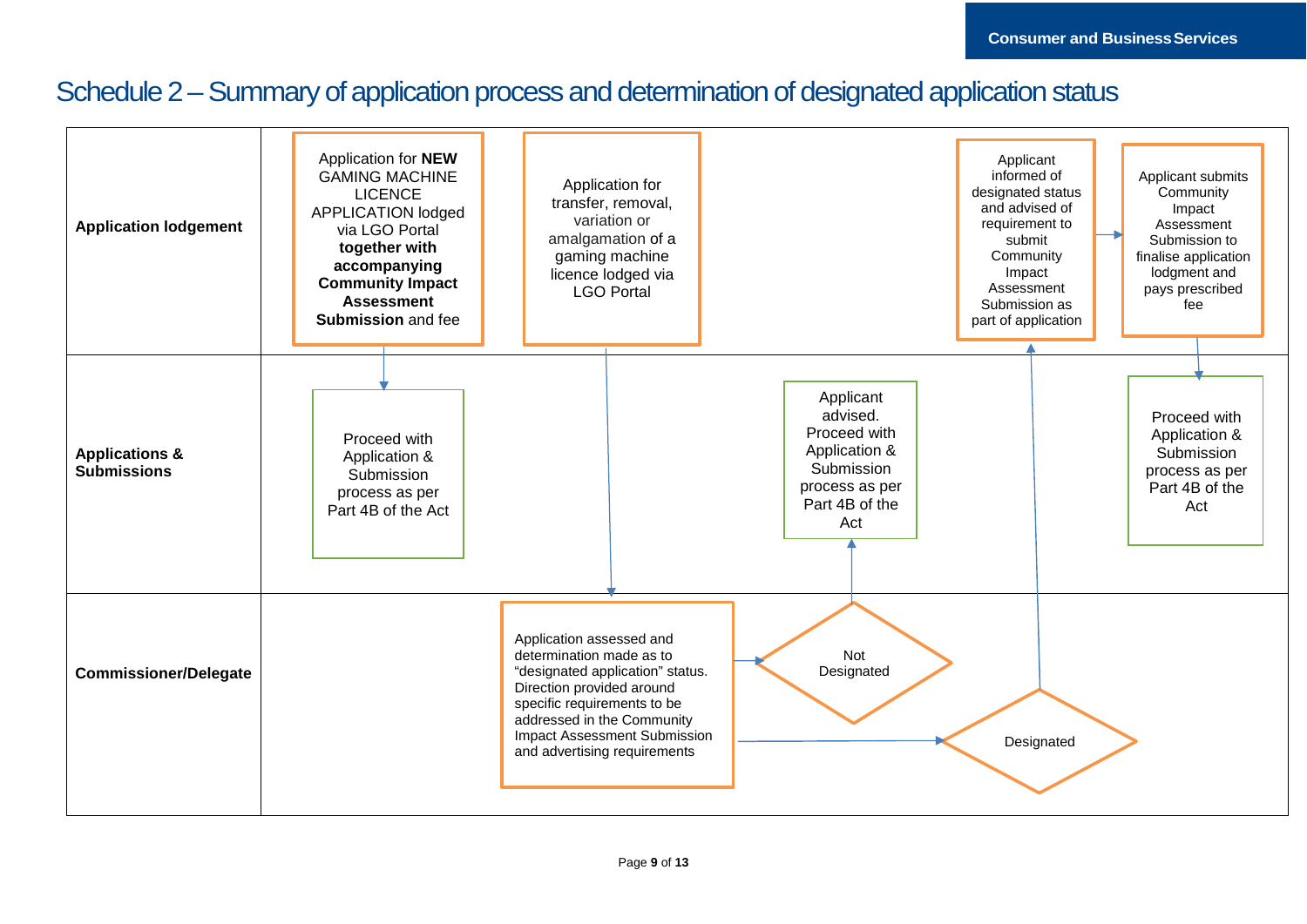## **Schedule 3(a)—Locality guidelines**

*The following is intended as a guide only. Applicants are required to identify the geographic area from which they expect to draw customers having regard to the intended nature of business of the licensed premises.* 

**Adelaide Metropolitan Area**: The locality of a premises in the Adelaide Metropolitan Area can be regarded as the area within a 2km radius of the site of the relevant premises.

A list of the suburbs considered to be in the Adelaide Metropolitan Area can be found at Schedule 2(b). The list is intended to be used as a guide only.

**Outside the Metropolitan Area**: The locality of premises outside of the Adelaide Metropolitan Area can be regarded as the area within a 5km radius of the site of the relevant premises.

**Regional**: Where a premises/proposed premises is remotely located, the applicant should determine and specify the appropriate locality based on the area most likely to be affected by the grant of the application.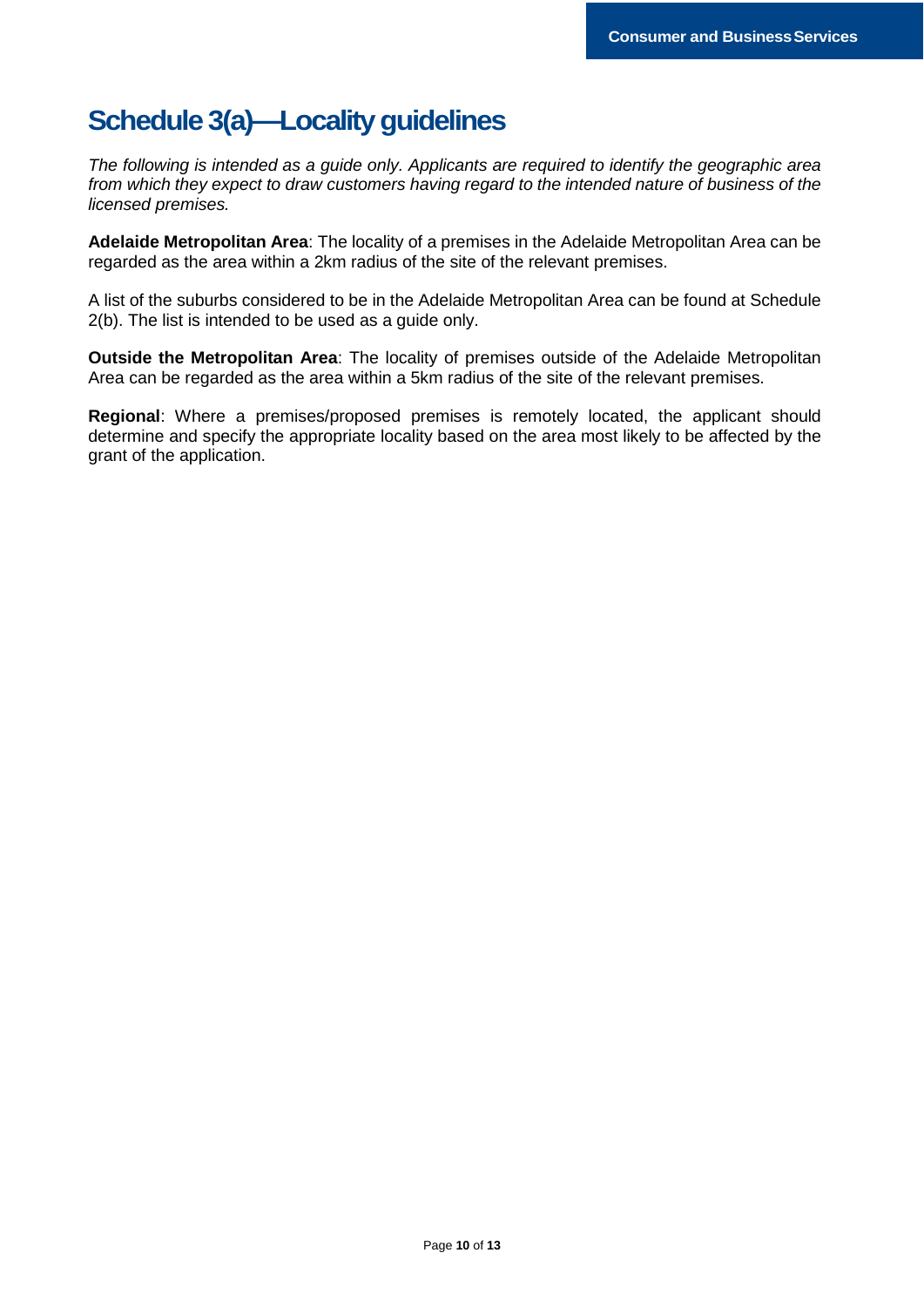## **Schedule 3(b)—Adelaide metropolitan area**

#### Suburbs located in the **Adelaide Metropolitan Area**

Aberfoyle Park **Bridgewater** Croydon Eyre Adelaide **Brighton** Brighton Croydon Park **Fairview Park** Adelaide Airport **Broadview** Cumberland Park Felixstow<br>Albert Park **Brompton** Brompton Darlington **Ferryden** Brompton **Darlington** Darlington Ferryden Park Brooklyn Park **Brooklyn** Alberton **Brooklyn Park** Davoren Park Aldgate **Brown Hill Creek** Daw Park **Firle** Aldinga Buckland Park Dernancourt Fitzroy Aldinga Beach Burnside Devon Park Flagstaff Hill Allenby Gardens Burton Burton Direk Direk Flinders Park<br>Andrews Farm Camden Park Dorset Vale Construite Andrews Farm Camden Park Dorset Vale Forestville Angle Park **Campbelltown** Dover Gardens **Frewville** Angle Vale Carey Gully Carey Gully Cureek Fulham<br>
Ascot Park Castambul Dudley Park Fulham Ashford **Cavan** Cavan Dulwich **Eularton** Fullarton Ashton Chandlers Hill Eastwood Garden Island Athelstone Cheltenham Eden Hills Gawler Athol Park **Cherry Gardens** Edinburgh Gawler East Auldana Cherryville Edinburgh North Gawler South Banksia Park Christie Downs Edwardstown Gawler West Basket Range Christies Beach Elizabeth Gepps Cross Beaumont Clapham Elizabeth Downs Gilberton Clarence Gardens Elizabeth East Gilles P<br>Clarence Park Elizabeth Grove Gillman Belair **Clarence Park** Elizabeth Grove Bellevue Heights Clarendon Elizabeth North Glandore Beulah Park Clearview Elizabeth Park Glanville Beverley Cleland Elizabeth South Glen Osmond Bibaringa Clovelly Park Elizabeth Vale Glenalta Birkenhead College Park Enfield Glenelg Black Forest Collinswood Erindale East Glenelg East<br>
Blackwood Colonel Light Gardens Ethelton Clenelg North Blackwood Colonel Light Gardens Ethelton Blair Athol Coromandel East Evandale<br>
Blakeview Coromandel Valley Evanston Coromandel Valley Evanston Coromandel Valley Coromandel Valley Evanston Glengowrie Blewitt Springs **Cowandilla** Evanston Gardens **Glenside** Bolivar Crafers Crafers Evanston Park Glenunga<br>Bowden Crafers West Evanston South Globe Der Bowden Crafers West Evanston South Globe Derby Park Bradbury **Craigburn Farm** Everard Park Glynde Brahma Lodge **Craigmore** Craigmore Exeter **Exeter** Golden Grove Goodwood Hyde Park Marble Hill Noarlunga Centre Gould Creek **Ingle Farm** Marden Marden Marden Noarlunga Downs Grange **Ironbank** Marino Marino North Adelaide Green Fields **Solution** Joslin **Marion** Marion Marion Morth Brighton Greenacres Kangarilla Marleston North Haven Kensington Marryatville Marryatville North Plympton<br>
Kensington Gardens Maslin Beach Northfield Greenwith Kensington Gardens Gulfview Heights **Kensington Park** Mawson Lakes Northgate Hackham Kent Town Maylands Norton Summit Hackham West Keswick Mclaren Flat Norwood Hackney Keswick Terminal Mclaren Vale Novar Gardens Hallett Cove Kidman Park Medindie Oakden Hampstead Gardens Kilburn Medindie Gardens Oaklands Park Happy Valley **Kilkenny** Melrose Park **O'Halloran Hill** Hawthorn Kings Park Mile End Old Noarlunga Hawthorndene Kingston Park Mile End South Old Reynella Hazelwood Park **Kingswood** Millswood Millswood One Tree Hill Heathfield Klemzig Mitcham Onkaparinga Hills Heathpool **Kudla** Kudla Mitchell Park Osborne Hectorville **Multipo Communist Communist Communist Communist Communist Communist Communist Communist Communist Communist Communist Communist Communist Communist Communist Communist Communist Communist Communist Communist** 

**Dudley Park Castambul Dudley Park Castambul Dudley Park Fulham Gardens**<br> **Castambul Dudley Pullarton**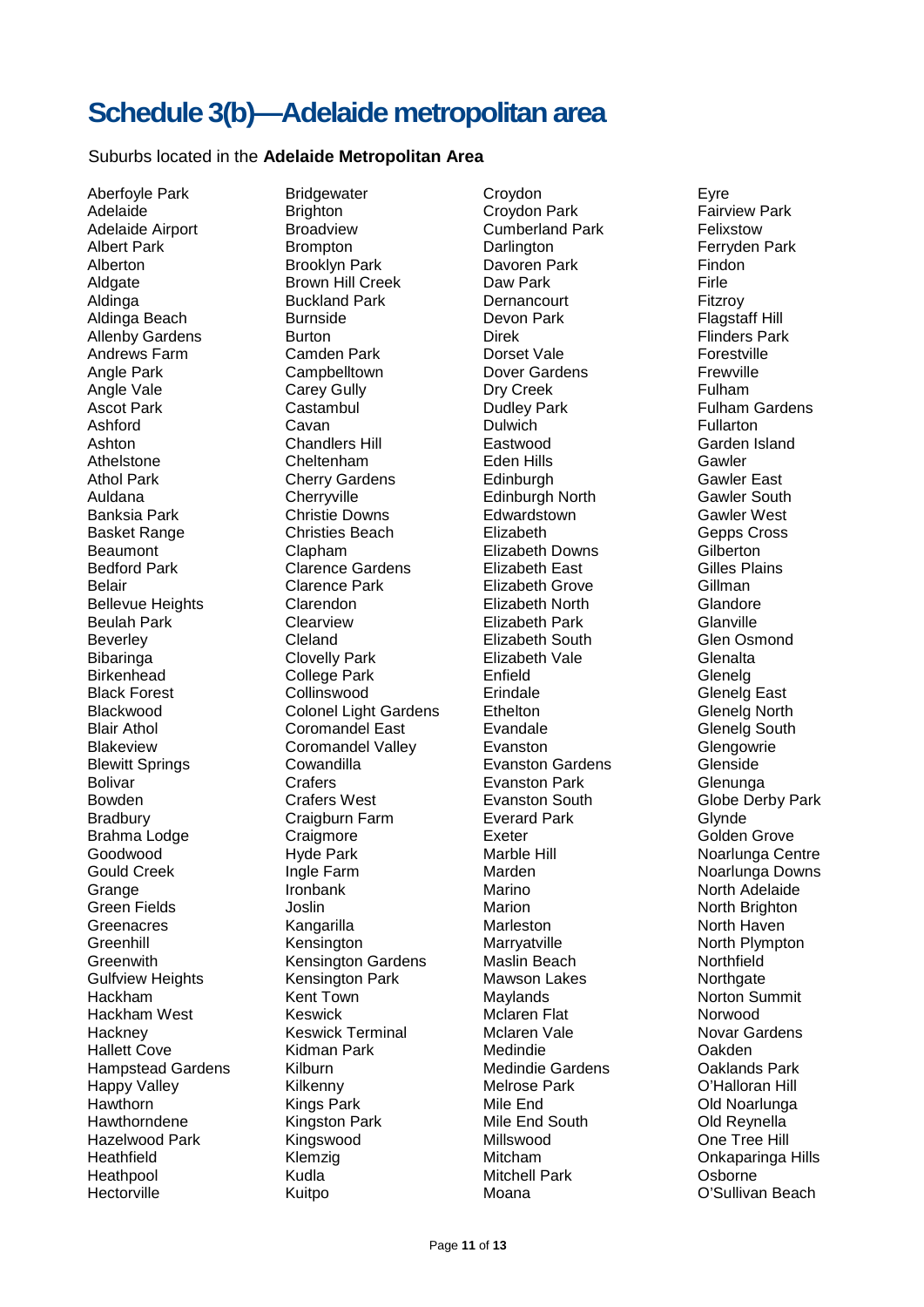Hendon Kurralta Park Modbury Ottoway Henley Beach Largs Bay Modbury Heights Outer Harbor Henley Beach South Largs North Modbury North Ovingham Hewett Leabrook Montacute Panorama Highbury **Leawood Gardens** Morphett Vale **Para Hills** Highgate **Lenswood** Lenswood Morphettville **Para Hills West**<br>
Hillbank Lightsview Mount George Para Vista Hillcrest Linden Park Mount Osmond Paracombe Hillier Lockleys Munno Para Paradise Hilton Longwood Munno Para Downs Parafield Hindmarsh Lonsdale Munno Para West Parafield Gardens Holden Hill Lower Mitcham Mylor Paralowie Hope Valley **Lynton Communist Communist Communist Communist Communist Communist Communist Communist Communist Communist Communist Communist Communist Communist Communist Communist Communist Communist Communist Communist** Horsnell Gully **Macdonald Park Machonald Park Nailsworth** Parkside Parkside<br>
Houghton Magill **Magill** Netherby Pasadena Houghton Magill Netherby Pasadena Hove **Malvern** Malvern **Netley Netley Netley Payneham** Humbug Scrub Manningham New Port Payneham South Huntfield Heights **Mansfield Park** Newton Newton Penfield Penfield Gardens Seacliff Tatachilla Tatachilla West Croydon Pennington **Seacliff Park** Tea Tree Gully West Hindmarsh Peterhead Seacombe Gardens Tennyson West Lakes Piccadilly **Seacombe Heights** Teringie **Network** West Lakes Shore Plympton Seaford The Range West Richmond Plympton Park Seaford Heights Thebarton Westbourne Park Pooraka Seaford Meadows Thorngate Whites Valley Port Adelaide Seaford Rise Tonsley Tonsley Willaston Port Noarlunga **Seaton** Seaton **Toorak Gardens** Willunga Port Noarlunga South Seaview Downs Torrens Island Willunga South Port Willunga **Sefton Park Torrens Park Windsor Gardens** Prospect Sellicks Beach Torrensville Wingfield Queenstown Sellicks Hill Tranmere Woodcroft Redwood Park Semaphore Trinity Gardens Woodforde Regency Park Semaphore Park Trott Park Woodville<br>Reid Semaphore South Tusmore Number Woodville Gardens Reid Semaphore South Tusmore Renown Park Sheidow Park Uleybury Uleybury Woodville North Reynella Skye Skye Underdale Woodville Park Reynella East **Smithfield Contained Unley Container Containers** Woodville South Richmond Smithfield Plains Unley Park Woodville West Ridgehaven Somerton Park Upper Hermitage Wynn Vale Ridleyton South Brighton Upper Sturt Yatala Vale Rose Park **South Plympton** Uraidla **Vattalunga** Yattalunga Rosewater Springfield Urrbrae Rosslyn Park St Agnes Vale Park Rostrevor St Clair Valley View Royal Park **St Georges** Verdun<br>
Royston Park **St Kilda** Virginia Royston Park St Kilda Salisbury St Marys St Marys Vista Salisbury Downs St Morris North Walkerville Salisbury East **St Peters** St Peters Walkley Heights Salisbury Heights Stepney Stepney Warradale Salisbury North Stirling Stirling Stirling Waterfall Gully Salisbury Park Stonyfell Waterloo Corner Salisbury Plain Sturt Sturt Wattle Park Salisbury South Summertown Wayville Sampson Flat Surrey Downs Welland Scott Creek Taperoo West Beach

Lightsview Mount George